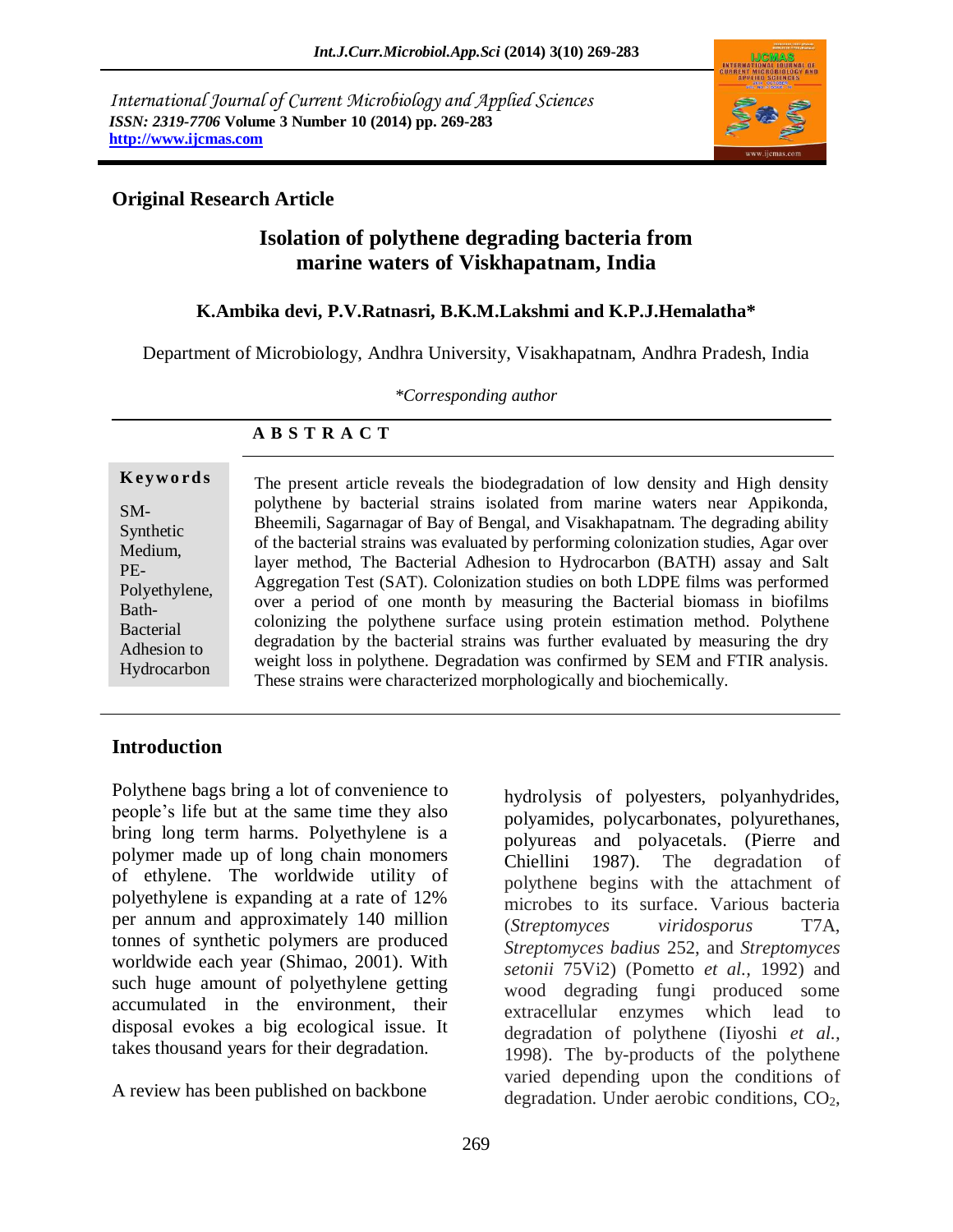water and microbial biomass are the final degradation products whereas in case of anaerobic/ methanogenic condition  $CO<sub>2</sub>$ , water, methane and microbial biomass are the end products and under sulfidogenic condition H and  $H_2O$  and microbial biomass are reported to be the end products (Arutchelvi *et al*., 2008).

Plastics are advantageous as they are strong, light weight and durable. But, lack of degradability and the closing of landfill sites, as well as growing water and land pollution problems have led to concern about plastics. With the excessive use of plastics and increasing pressure being placed on capacities available for plastic waste disposal, the need for biodegradable plastics and biodegradation of plastic has assumed increasing importance in the last few years. Biodegradation is necessary for water soluble or water immiscible polymers, because they eventually enter water streams which can neither be recycled nor incinerated (Shah *et al.,* 2008). The polyethylene is the most commonly found solid waste that has been recently recognized as a major threat to marine life. The polyethylene could sometimes cause blockage in intestine of fish, birds and marine mammals (Spear *et al*., 1995 and Seechi *et al*., 1999). The degradation of polyethylene can occur by different molecular mechanisms such as chemical, thermal, photo and biodegradation (Gu 2003). Biodegradability is evaluated by weight loss, tensile strength loss, changes in percent elongation and changes in polyethylene molecular weight distribution. Physicochemical distribution is initiated by treatment with acid at 70°C and UV irradiation of the polyethylene film. These pre-treatment favours the microbial degradation of polyethylene.

The PE solid waste related problems pose

threat to mega cities including Visakhapatnam. So, an attempt has been made to isolate the potent bacterium that degrades polyethylene from marine water source.

# **Materials and Methods**

The polythene films used in this work were obtained from local markets (Radha polybags and Sri Shyam Plasto products Hyderabad) where they were sold as 20 and 40 micron thick carrier bags. The Nutrient medium materials were obtained from Himedia (India) and inorganic salts and chemicals from E-Merck (Germany).

#### **Screening of Polythene degrading bacterial isolates from Marine water sample**

Marine water samples were taken from Bay of Bengal Appikonda, Bheemili, Sagarnagar near Visakhapatnam coastal area. Then standard dilution plating technique on Zobella Marine agar and Tryptone soy agar (TSA) (Hi media) at  $30^{\circ}$  C was performed. Then orange and yellow pigmented colonies have formed. Only creamish yellow colonies were picked up, purified by re streaking and further confirmation was done by growing them on PE Minimal salt medium (PE powder from Sigma chemicals). Then the isolates were maintained on same medium for future applications. Morphological and Biochemical characterisations of the bacterial strains were done according Bergy's Manual of Determinative Bacteriology Volume II. (Brenner *et al.,*  2004)

## **Biodegradation Testing**

Polythene bags were subjected to UV treatment for 70hrs and then thermal ageing in the oven for 3 days at  $70^{\circ}$  C. Then PE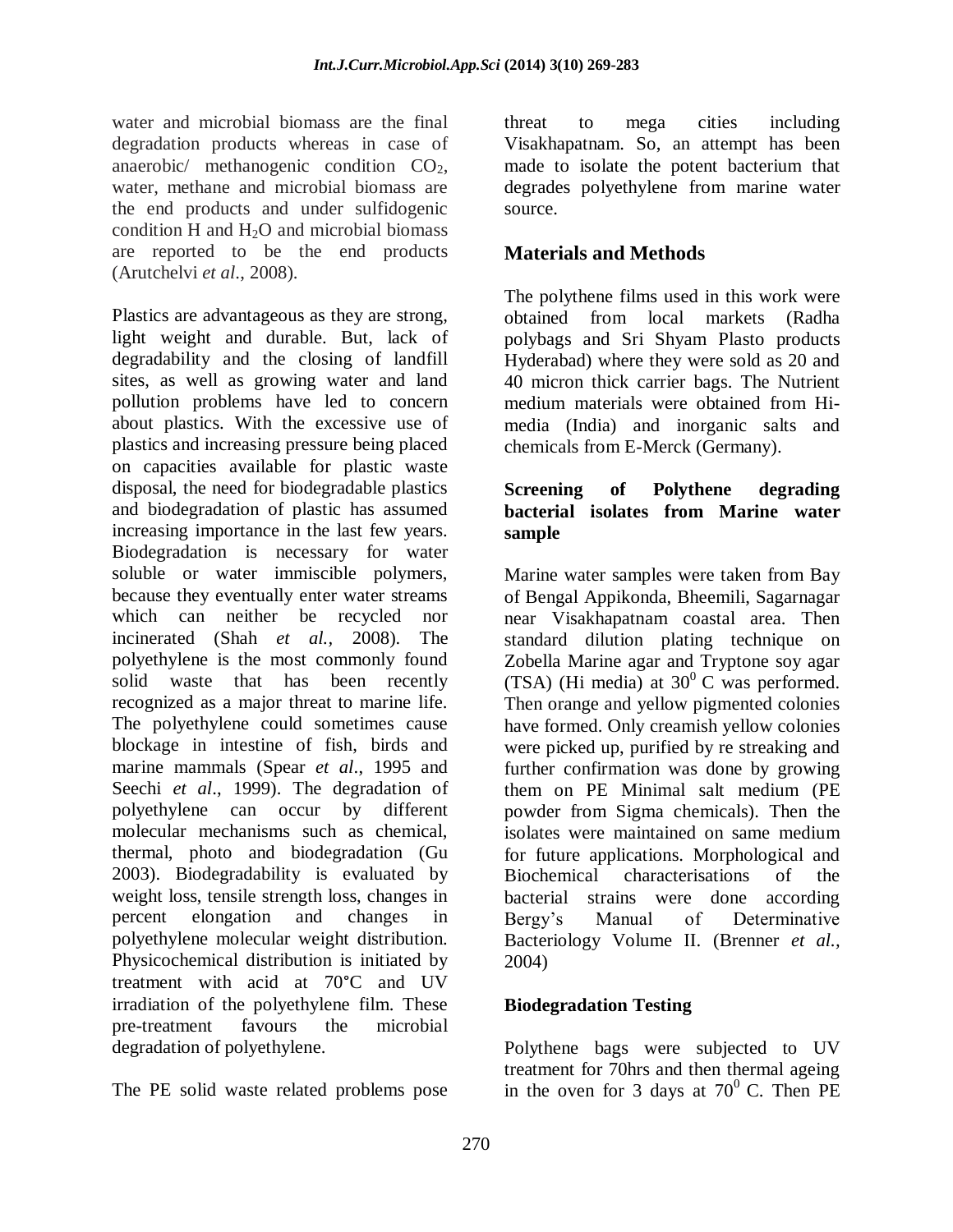strips were disinfected with 70% ethanol and Benzene for 30mins to remove any plasticizers, colouring agents and air dried for 15mins in laminar air flow chamber under blower.

### **Preparation of Polymer Over layer**

The Polymer over layer method used here is a modification of the ASTM-D-2676T (Annual book of ASTM standards). A glass petri dish was covered with an PE film of 40 and 20-micron thickness and was then autoclaved and enriched nutrient media comprising of 5% tryptone, 5%NaCl and 1% yeast extract with 2% agar was carefully poured by lifting the polymer film with a sterile glass rod and gently laying it back on the solidifying agar and covering it with another autoclaved petri dish. The whole process was done in a laminar flow to maintain sterility. Bacterial culture (50µl) was then spread upon the PE films and incubated at  $30^{\circ}$  C for two to three days in an inverted condition.

#### **Preparation of Polythene based liquid culture**

Synthetic nutrient medium composed of 1g NH<sub>4</sub>NO<sub>3</sub>, 1g K<sub>2</sub>HPO<sub>4</sub>, 0.15g KCl, 0.2g,  $MgSO<sub>4</sub>$ , and 0.1g yeast extract, 0.1g CaCl<sub>2</sub>, 1mg MnSO4, 1mg FeSO4, and 1mg ZnSO<sup>4</sup> Dist water 1ltr was prepared. Mineral oil (0.05%) was added to increase the colonization. It was supplemented with 0.1g pre treated PE strips as sole carbon source. Overnight liquid culture of bacterial strains in peptone water was centrifuged at 5000rpm for 5min to remove the nutrient medium. The centrifuged cells resuspended in same volume of sterile water, was then added in the ratio of  $1:10 \, (v/v)$  in the PE based liquid culture and incubated at  $30^0$  C at 180rpm shaking condition.

### **Evaluation of viability of bacterial culture from incubated flasks**

After 15 days interval of incubation at  $30^0$ C, 50 µl of the culture was withdrawn and spread on an enriched agar medium plate for overnight at  $30^{\circ}$ C, after 18hr the plates were observed for colony formation of bacteria, the purity of the culture was ascertained through biochemical testing characteristic morphology.

#### **Quantitative estimation of bacterial biomass in PE biofilms**

The population density of the biofilm on the polythene was estimated by determination of protein concentration by boiling for 30min in 15ml of 0.5N NaOH. Biofilms centrifuged, protein concentration of the supernatant was determined according to Lowry method. (Lowry *et al*., 1951)

## **Evaluation of bacterial hydrophobicity**

**a**. **BATH assay:** Bacterial cell-surface hydrophobicity was estimated by the bacterial adhesion to hydrocarbon (BATH) test [\(Rosenberg](http://onlinelibrary.wiley.com/doi/10.1111/j.1365-2672.2005.02553.x/full#b20) *et al.* 1980). Bacteria were cultured in NB medium until the midexponential phase, centrifuged and washed twice with phosphate–urea–magnesium (PUM) buffer containing  $(g \, \Gamma^1)$ : K<sub>2</sub>HPO<sub>4</sub>, 17; KH2PO4, 7·26; urea, 1·8 and  $MgSO<sub>4</sub>·7H<sub>2</sub>O$ , 0.2. The washed cells were resuspended in PUM buffer until it reaches an O.D. value of  $1 \cdot 0 - 1 \cdot 2$  at  $400$  nm. Aliquots  $(1.2 \text{ ml}$  each) of this suspension were transferred to a set of test tubes, to which increasing volumes (ranging: 0– 0·2 ml) of hexadecane were added. The test tubes were shaken for 10 min and then allowed to stand for 2 min to facilitate phase separation. The turbidity of the aqueous suspensions was measured at 400 nm. Cellfree buffer served as the blank.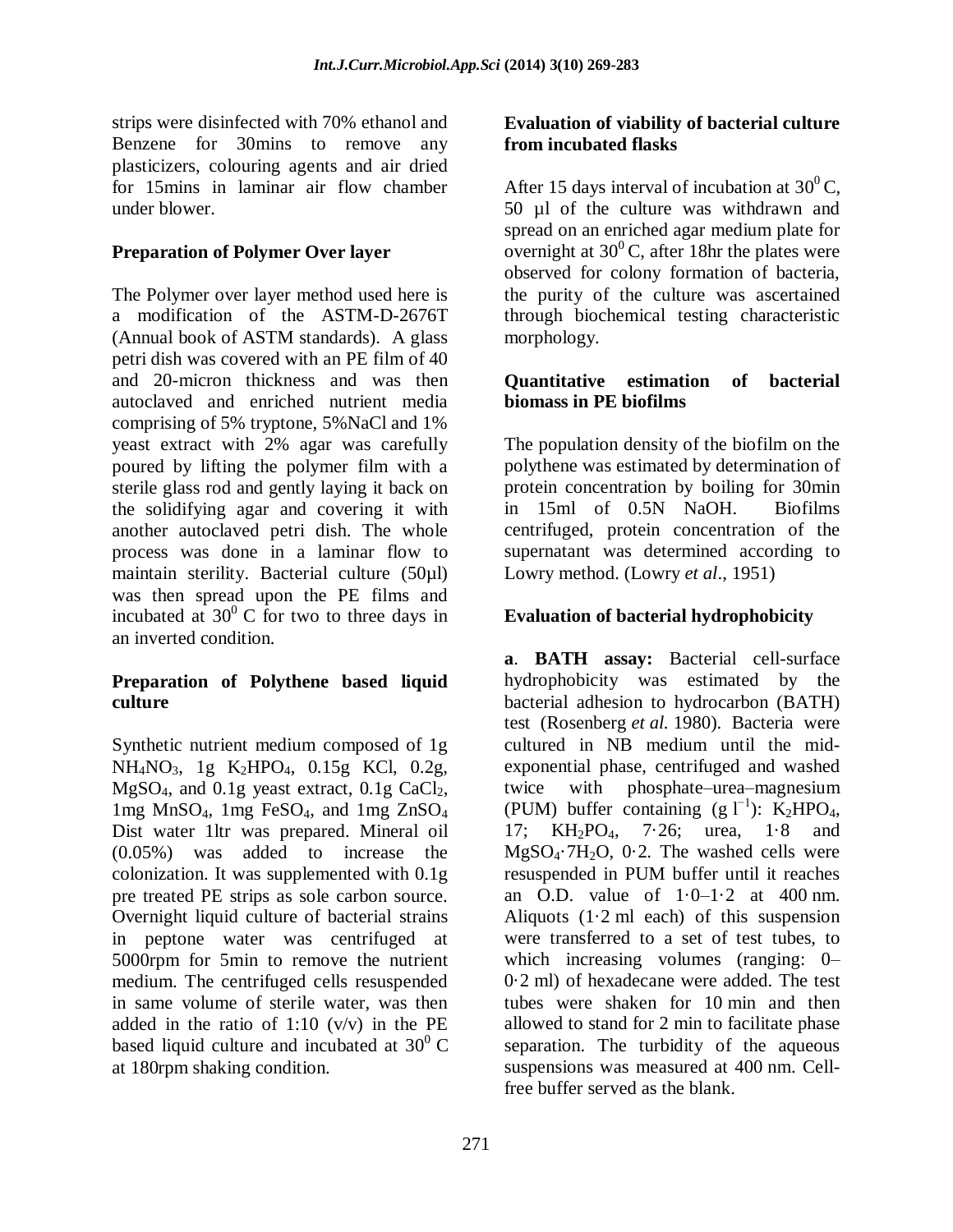**b. SAT assay:** (Lindahl *et al.,* 1981) Bacterial suspensions (10µl) were mixed with equal volumes of ammonium sulphate solutions of various molarities (0.2M to 4M) on a glass slide and observed for aggregation for 1 min at room temperature. The highest dilution of ammonium sulphate (final concentration) giving visible aggregation was scored as a numerical value for bacterial surface hydrophobicity, the SAT value.

### **Determination of dry weight of the residual PE**

After degradation for 1 month PE strips were washed with chloroform to remove mineral oil. Bacterial biofilm was washed off PE surface with 0.2% aqueous Sodium Dodecyl sulphate (SDS) solution for 4 hrs then with dist water, placed on a filter paper and dried over night at  $60^{\circ}$  C before weighing.

## **Confirmation of polyethylene degradation**

Polyethylene degradation was confirmed by using Scanning Electron Microscopy (SEM) and Fourier Transform Infrared (FTIR) Spectroscopy.

## **Observation of PE strips using SEM**

The samples were mounted on the Aluminium stubs by silver paint. Gold coating was carried out in vacuum by evaporation in order to make the samples conducting. Micro structural examination was conducted in the Leo 440i scanning electron microscope. The images of the test samples were compared with the original untreated control samples.

#### **Characterization of the PE film through Fourier transform infra-red spectroscopy (FT-IR) analysis**

The micro destruction of the small samples

is widely analyzed by an important tool such as Fourier Transform Infrared spectroscopy (FT-IR), and due to the recent up-gradation of this instrument the map of the identified compounds on the surface of the sample can be documented via collection of large number of FT-IR spectra (Prati *et al.,* 2010). The Infrared absorption (IR) spectrum of degraded PE was recorded with a Perkine Elmer Model ATR FT-IR spectrophotometer. Washed PE strips were scanned between 500 and 4000  $cm^{-1}$  with air as reference.

**Statistical analysis:** All the experiments were repeated thrice and standard deviation was calibrated.

## **Results and Discussion**

#### **Screening of Polythene degrading bacterial isolates from Marine water samples**

Marine water samples were taken from Bay of Bengal near Visakhapatnam coastal area. Then standard dilution plating technique on Zobella Marine agar and Tryptone soy agar (TSA) (Hi media) at  $30^{\circ}$ C was performed. Orange and yellow pigmented colonies were formed. Yellow colonies (Fig. 3.1) were picked up, purified by restreaking and further confirmation was done by growing on PE Minimal salt medium. Ten colonies with degradation zone were selected for further biodegradation testing. They were characterized by morphological and biochemical testing (Table 3.1).

#### **Biodegradation Testing Preparation of Polymer Over layer**

Bacterial isolates showed clear growth on 20 and 40 micron PE films (Fig. 3.2), indicating that they were able to colonize the PE efficiently. Out of ten isolates, three were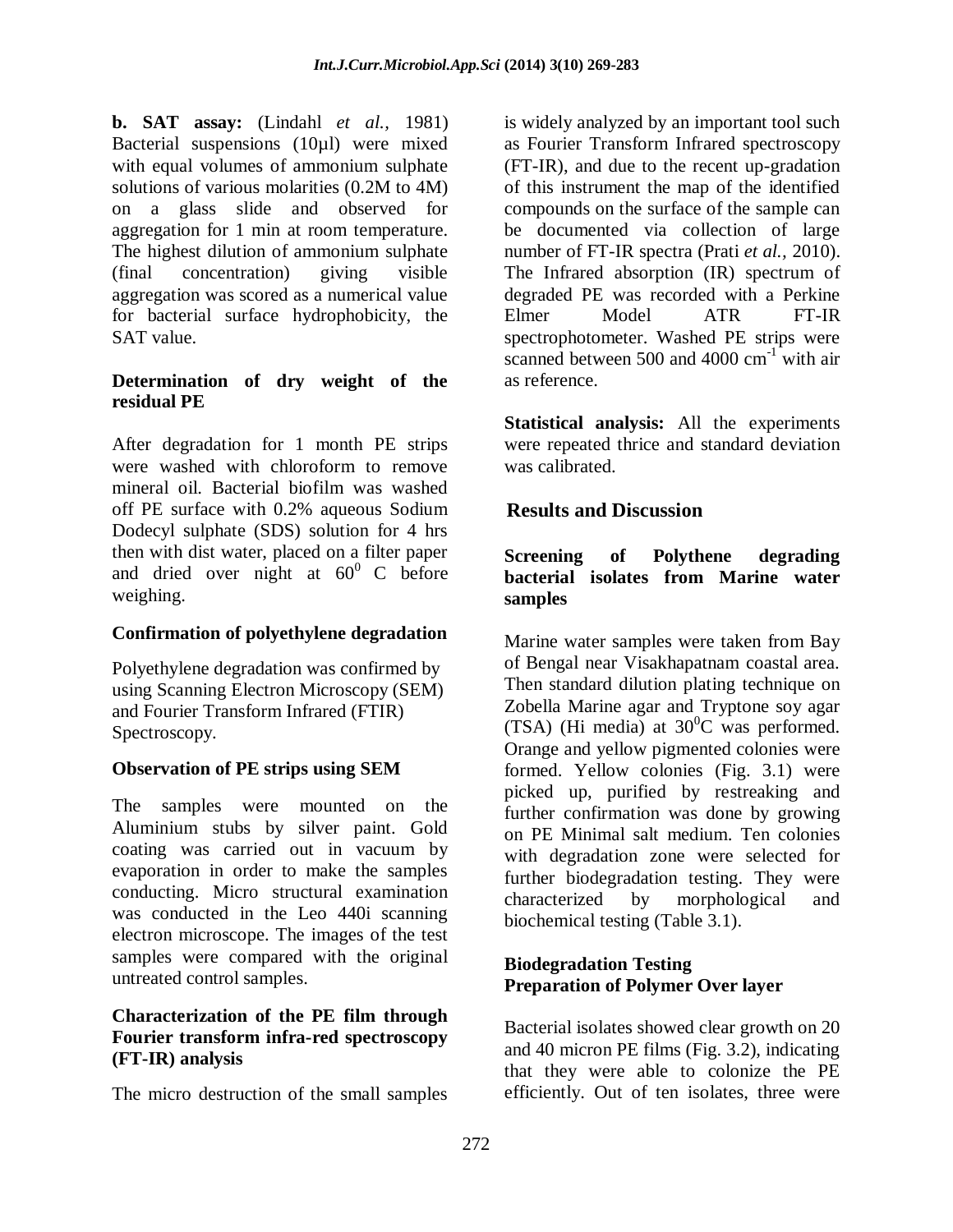found to be best in colonization of PE. Three bacterial strains (S1, S2 and T3) with clear growth were selected for further degradation study.

#### **Evaluation of viability of bacterial culture from incubated flasks**

After 15 days of incubation at  $30^0$  C, in liquid culture flasks, isolates purity was confirmed by Gram staining (Fig. 3.3to 3.5) and biochemical tests.

#### **Quantitative estimation of bacterial biomass in PE biofilms**

Total protein concentration for S1 strain on 40 and 20 micron PE was found to be 92 and 120µg, for S2 strain 62 and 82 µg and for T3 strain 72 and 98  $\mu$ g respectively. This indicates that biofilm formation was high for S1 than T3 and S2 (Table 3.2).

## **Evaluation of bacterial hydrophobicity**

**a**. **BATH assay:** S1 strain showed 11% O.D whereas S2 and T3 showed 38% and 33% O.D indicates that lesser the O.D more will be the adhesion to hexadecane hydrocarbon. This indicates that S1 strain is having more adhesion capacity to hydrocarbon than T3 and S2 strains (Table 3.3). It is based on the affinity of bacterial cells for an organic hydrocarbon such as hexadecane. The more hydrophobic the bacterial cells, the greater their affinity for the hydrocarbon, resulting in transfer of cells from the aqueous suspension to the organic phase and a consequent reduction in the turbidity of the culture. This assay confirmed the polymer adhesion capacity of the strains.

**b. SAT assay:** S1strain showed maximum aggregation from 2M to 4M Ammonium sulphate whereas S2 and T3 strains showed maximum aggregation with only 4M concentration of Ammonium Sulphate.

(Table 3.4) This tendency of hydrophobic bacterial cells to clump at relatively low ionic strength compared with bacteria having a more hydrophilic cell surface was used to develop a simple and accurate test to quantitate bacterial surface hydrophobicity, the SAT method. This indicates that S1 strain is more hydrophobic than S2 and T3 strain.

#### **Determination of dry weight of the residual PE**

The degradation PE has been shown by the growth of the bacterial strain in Synthetic medium where PE was the only carbon source supported not only survival but also growth of the organism as evident from Dry weight loss in the degraded PE. S1 strain degraded 40 micron PE to 24% and 20 micron PE to 20% and S2 strain degraded both 40 and 20 micron PE to 10 and 2% respectively, where as T3 degraded 40 micron PE to 11% and 20 micron PE to 14% only in one month incubation. The results showed greater degradation ability of S1 strain towards both types of PE films. (Table 3.5)

## **Confirmation of polyethylene degradation**

## **Observation of PE strips using SEM**

Autoclaved (Fig. 3.6), treated polyethylene (Fig. 3.7) showed morphological changes when observed through SEM. Formation of holes, disruption of polyethylene structure confirmed high degradation capacity of bacterial strains S1, and T3 than S2.

#### **FTIR Analysis of biodegraded 20 and 40 microns PE**

After bacterial treatment the same polymer film was washed, dried and subjected to FT-IR spectroscopy. FTIR analysis also indicated that S1 strain has greater intensity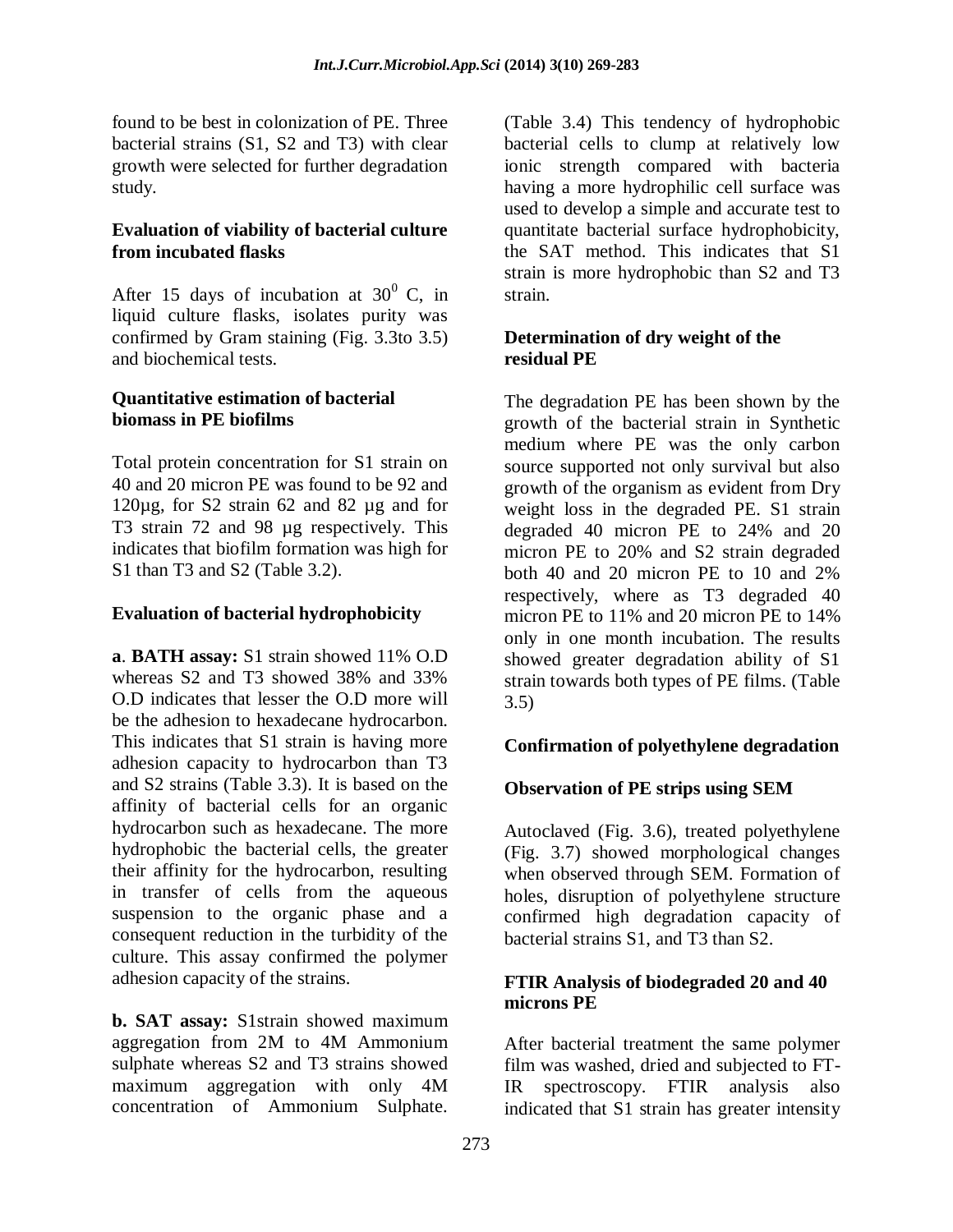Peaks than S2 strain (Figs. 3.8 to 4.3). The main band of 2940-2915  $cm<sup>-1</sup>$  was indicative of the C-H stretch and  $1472 \text{ cm}^{-1}$  of  $\text{CH}_2$ asymmetric bending.. From the IR spectroscopy it can be stated that the bacterial degradation led to a substantial increase in the C-H stretch band of the polyethylene at  $(2940-2915 \text{ cm}^{-1})$ .

Bacterial isolate S1, is Gram-negative, rodshaped with rounded poles. Whereas, isolates S2 and T3 are gram positive rod shaped bacteria. On TSA and minimal salt agar, they form creamish-yellow pigmented colonies around 0.2mm in diameter, circular, slightly convex and opaque, smooth after 2 days of incubation at 30°C.

Isolates were found to grow on PE and colonized PE surface and formed massive biofilm on it: a process that seemed to be a prerequisite for biodegradation. Indeed, cellsurface hydrophobicity tests confirmed the hydrophobic nature of the strains. S1 showed greater hydrophobicity than S2 and T3 strains. It may be hypothesized that biodegradation of PE by these strains is mediated by the adherence of cells to the polythene surface and was detected by protein concentration on biofilm formed.

The maximium 61.0% (*Microbacterium paraoxydans*) and 50.5% (*Pseudomonas aeruginosa* and *Brevibacillus borstelensis*) (Hadad *et al.,*2005) of polythene degradation in terms of Fourier Transform Infrared coupled Attenuated Total Reflectance (FTIR-ATR) was reported (Rajandas *et al*., 2012) within two months previously.

But in terms of weight loss, the degradation of polythene was recorded as 47.2% after 3 months of incubation with the *A. oryzae* (Konduri *et al.,* 2011) followed by 50% weight loss of the polythene strips using

fungus, *Phanerochaete chrysosporium* after 8 months of regular shaking with pH 4.00 at room temperature (Aswale 2010). But due to biodegradation, weight loss of the polythene is not always reported. Some workers reported gain in the polythene weight after cultivation of the microbes on the polythene, incubated at regular shaking for one month at  $30^{\circ}$ C. Only three out of ten microbes led to weight loss. The maximum weight gain (2.02%) was reported with *Streptomyces humidus*. The possible reason for gaining of the polythene weight after the cultivation of the microbes on the strips is accumulation of cell mass on the polythene surface (El-Shafei *et al.,* 1998). In case of *in vivo* study after 32 years of polythene dumping in the soil only partial degradation was reported (Otake *et al.,* 1995).

*Strains* S1, T3 and S2 were identified and were found to be capable of utilizing commercial irradiated polyethylene as the sole carbon source. During 1-month incubation with *these strains*, the maximal biodegradation was observed for 40 micron PE film with S1 (24%) and for 20micron degradation is 14% whereas the biodegradation with S2 strain only 10%. For 20 micron PE film maximum degradation was observed with S2 strain (2%), whereas T3 degraded 40 micron PE to 11% and 20 micron PE to 14% only in one month of incubation. These results were higher than *Arthrobacter* sp. of marine origin (Balasubramanian *et al*., 2010).

This biodegradation level is higher than the values (3·5 to 8·4%) reported for polyethylene incubated in soil for 10 years [\(Albertsson](http://onlinelibrary.wiley.com/doi/10.1111/j.1365-2672.2005.02553.x/full#b3) and Karlsson 1990). These low rates were in agreement with the argument of [Otake](http://onlinelibrary.wiley.com/doi/10.1111/j.1365-2672.2005.02553.x/full#b18) *et al., (1995*) that 10 years is a relatively short period for the biodegradation of synthetic polymers such as polyethylene.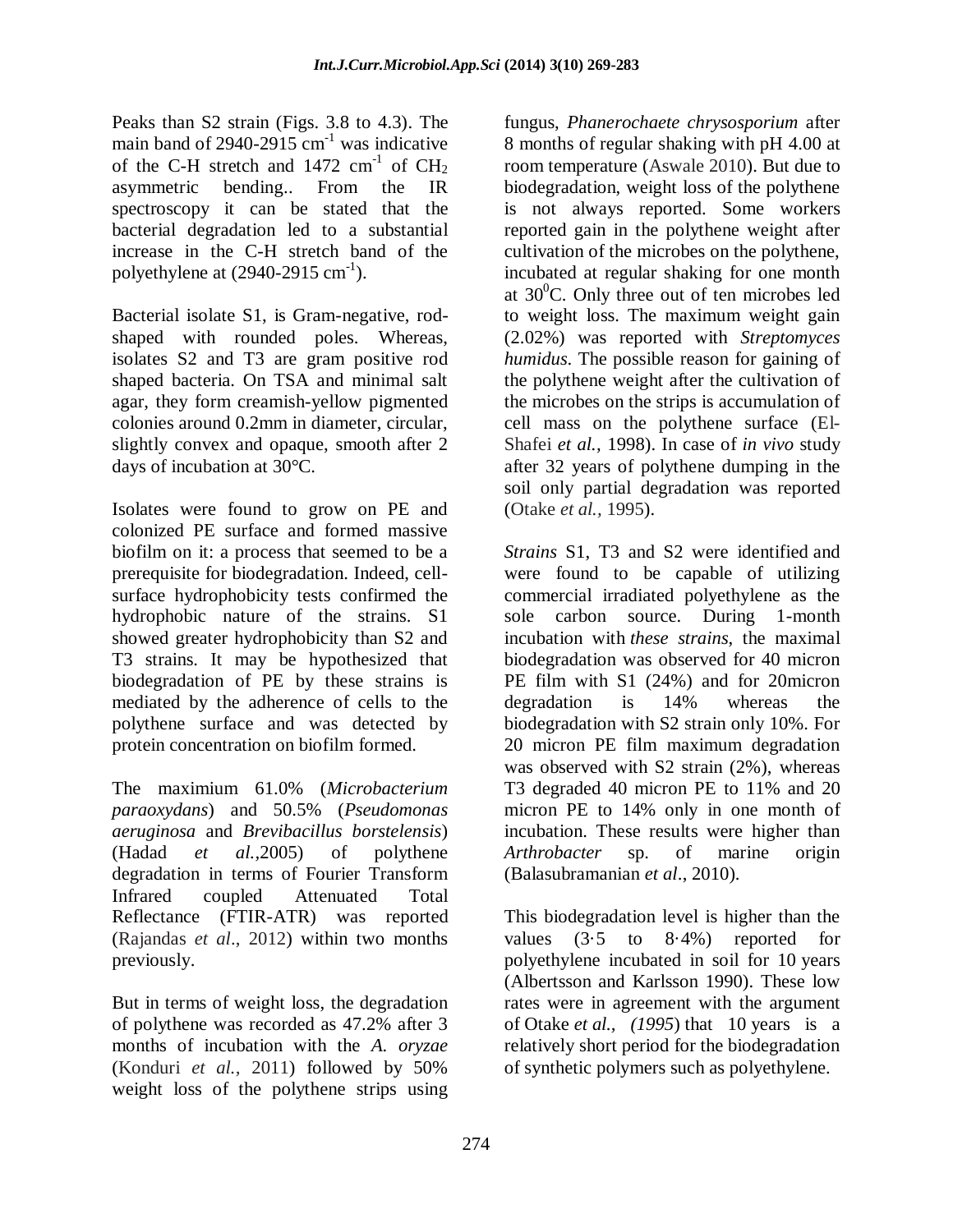



Fig 3.1 Yellow colonies on TSA Fig 3.2 Polymer over layer method



Fig 3.3 Gram -ve rods of S1 Fig 3.4 Gram +ve rods of S2



Fig 3.5 Gram +ve rods of T3

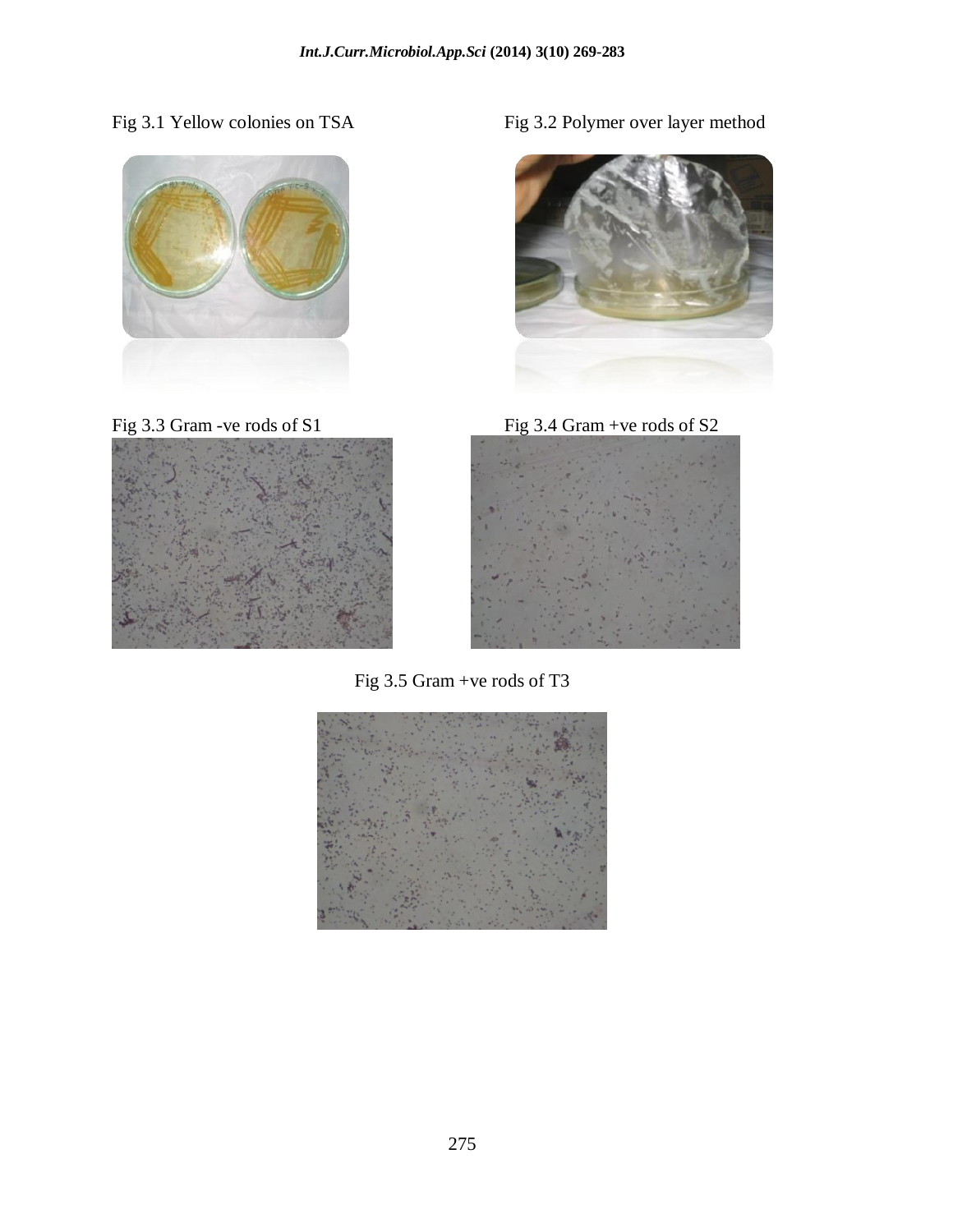| <b>Characteristic</b>                  | S <sub>1</sub>           | S <sub>2</sub> | <b>T3</b>                |
|----------------------------------------|--------------------------|----------------|--------------------------|
| Color                                  | LY                       | Y              | LY                       |
| Motility                               | $+$                      | $^{+}$         |                          |
| Gram reaction                          | - rods                   | $+$ rods       | $+$ rods                 |
| <b>Biochemical</b><br>characteristics: |                          |                |                          |
| Catalase                               | $+$                      | $^{+}$         | $+$                      |
| Oxidase                                | $+$                      | $+$            | -                        |
| <b>Gelatin Liquefaction</b>            | $\overline{\phantom{0}}$ | $^{+}$         | $+$                      |
| Amylase                                | $+$                      | $+$            | $+$                      |
| <b>DNase</b>                           | -                        | $+$            | $+$                      |
| Aesculin hydrolysis                    | $\overline{\phantom{0}}$ | $+$            | $+$                      |
| Tween80 hydrolysis                     | $^{+}$                   | $+$            | $+$                      |
| Urease                                 | $\overline{a}$           | $+$            | $+$                      |
| $H2S$ production                       |                          |                |                          |
| Indole                                 | $+$                      | -              | -                        |
| Methyl red                             | $\overline{a}$           | $^{+}$         | $+$                      |
| Vogus Proskauer                        |                          |                | $^{+}$                   |
| Citrate                                | -                        | -              | $\overline{\phantom{0}}$ |
| Casein Hydrolysis                      | $+$                      | $^{+}$         | $+$                      |
| Nitrate test                           | $+$                      |                | $+$                      |
| Acid produced from:                    |                          |                |                          |
| Glucose                                | $\ddot{}$                | $^{+}$         | $^{+}$                   |
| Maltose                                | $\ddot{}$                | $^{+}$         |                          |
| Arabinose                              |                          |                |                          |
| Galactose                              |                          |                |                          |
| Lactose                                |                          |                |                          |
| Mannose                                | $^{+}$                   | $^{+}$         |                          |

**Table 3.1** Biochemical characterization of isolates

Y- Yellow; +, positive; -, negative;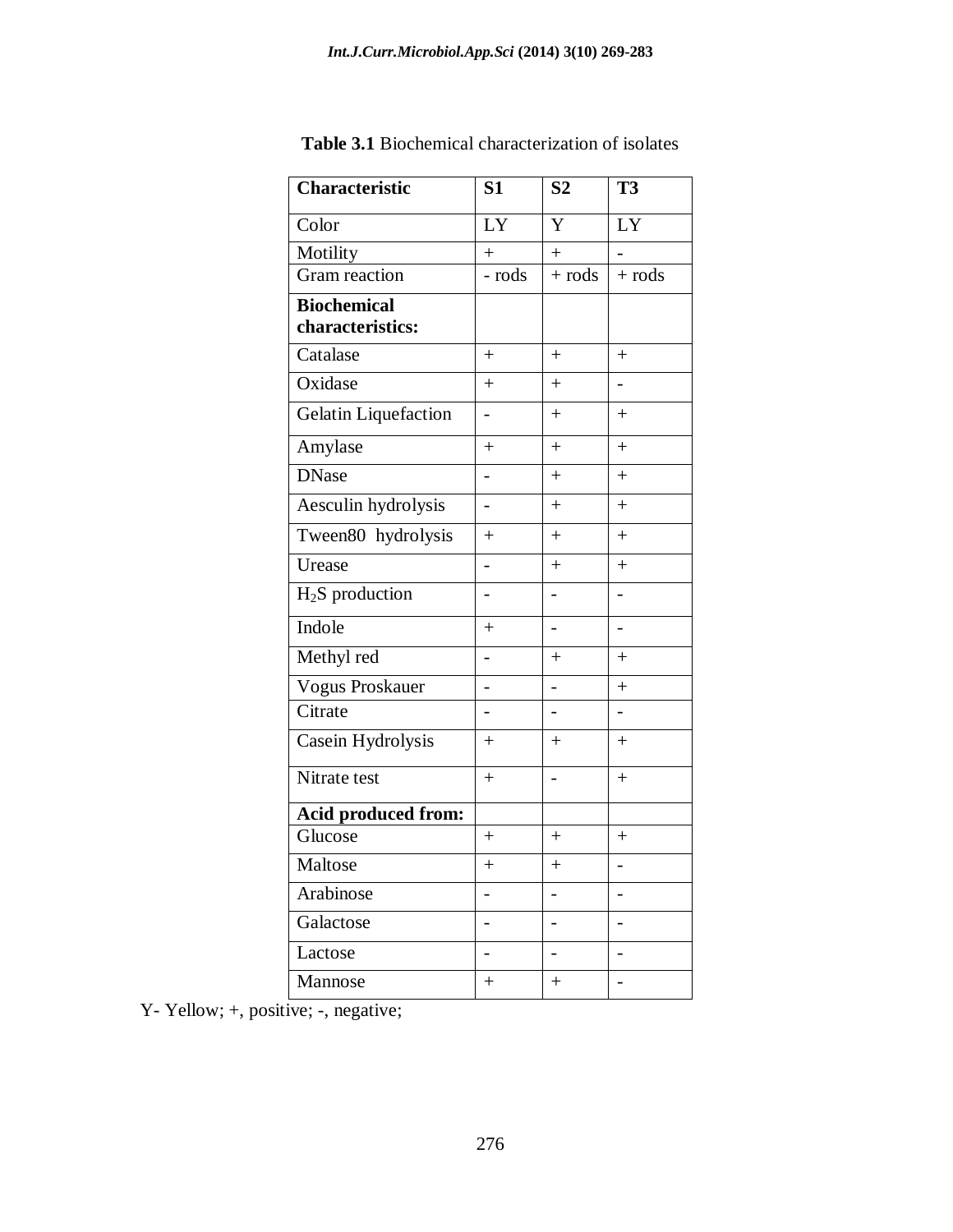# **Quantitative estimation of bacterial biomass in PE biofilms**

| <b>Isolate</b>                | Protein concentration $(\mu\text{gmg}^{-1})$ |
|-------------------------------|----------------------------------------------|
| <b>S140</b>                   | $92 \pm 1.5275$                              |
| <b>S1 20</b>                  | $120 \pm 1.633$                              |
| S <sub>2</sub> 4 <sub>0</sub> | $62 \pm 1.633$                               |
| S <sub>2</sub> 2 <sub>0</sub> | $82 \pm 1.5275$                              |
| <b>T3 20</b>                  | $79 \pm 1.633$                               |
| <b>T340</b>                   | $98 \pm 1.5275$                              |

**Table 3.2** Measurement of protein biofilm concentration

#### **Evaluation of bacterial hydrophobicity**

Table 3.3 BATH Assay

| S.no | Vol of the   | Vol of the      | S <sub>1</sub>    | $S1\%$ of  | $S2 OD_{400}$ | $\vert$ S2 % of | T <sub>3</sub>    | $T3%$ of  |
|------|--------------|-----------------|-------------------|------------|---------------|-----------------|-------------------|-----------|
|      | Culture (ml) | Hexadecane (ml) | OD <sub>400</sub> | initial OD |               | initial OD      | OD <sub>400</sub> | initialOD |
|      |              |                 | 1.12              | 100        | .289          | 100             | 1.24              | 100       |
|      | 1.2          | 0.04            | 0.52              | 41         | 0.97          | 88              | 0.89              | 71        |
|      | 1.2          | 0.08            | 0.29              | 22         | 0.89          | 55              | 0.85              | 68        |
|      | 1.2          | 0.16            | 0.21              | 16         | 0.7           | 53              | 0.75              | 60        |
|      | 1.2          | 0.2             | 0.14              |            | 0.88          | 38              | 0.77              | 33        |

#### **Table 3.4** SAT Assay

| $(NH_4)$ <sub>2</sub> SO <sub>4</sub> | <b>S1</b>      | S <sub>2</sub>    | T <sub>3</sub> |
|---------------------------------------|----------------|-------------------|----------------|
|                                       | 0              | 0                 | 0              |
| 0.2 <sub>M</sub>                      | 0              | 0                 | 0              |
| 0.6 <sub>M</sub>                      | 0              | 0                 | 0              |
| 1.0 M                                 | 0              | $\theta$          | 0              |
| 1.6 <sub>M</sub>                      |                | 0                 | 0              |
| 2.0 M                                 | 1              | $\mathbf{\Omega}$ |                |
| 2.5 M                                 | $\overline{2}$ |                   | 1              |
| 3.0 M                                 | $\overline{2}$ | $\overline{2}$    | 1              |
| 3.5M                                  |                | $\overline{2}$    | $\overline{2}$ |
| 4.0 M                                 |                | 3                 | 3              |

#### **Biodegradation testing**

**Table 3.5** Biodegradation ability of bacterial isolates in one month incubation

| <b>Isolate</b>                | <b>Initial Dry</b> | Dry weight after    | Weight $loss(g)$ | of<br><b>Percentage</b> |
|-------------------------------|--------------------|---------------------|------------------|-------------------------|
|                               | weight of $PE(g)$  | Degradation (g) $*$ |                  | Dry weight loss         |
| <b>S140</b>                   | 0.1                | 0.76                | $0.24 \pm 0.01$  | 24%                     |
| <b>S1 20</b>                  | 0.1                | 0.86                | $0.14 \pm 0.03$  | 14%                     |
| S <sub>2</sub> 4 <sub>0</sub> | 0.1                | 0.90                | $0.10\pm0.005$   | 10%                     |
| S <sub>2</sub> 2 <sub>0</sub> | 0.1                | 0.88                | $0.12 \pm 0.02$  | 12%                     |
| <b>T3 40</b>                  | 0.1                | 0.8                 | $0.2 \pm 0.02$   | 20%                     |
| <b>T3 20</b>                  | 0.1                | 0.99                | $0.11 \pm 0.02$  | 11%                     |

 $\pm$  = Standard Deviation.  $*$  = Mean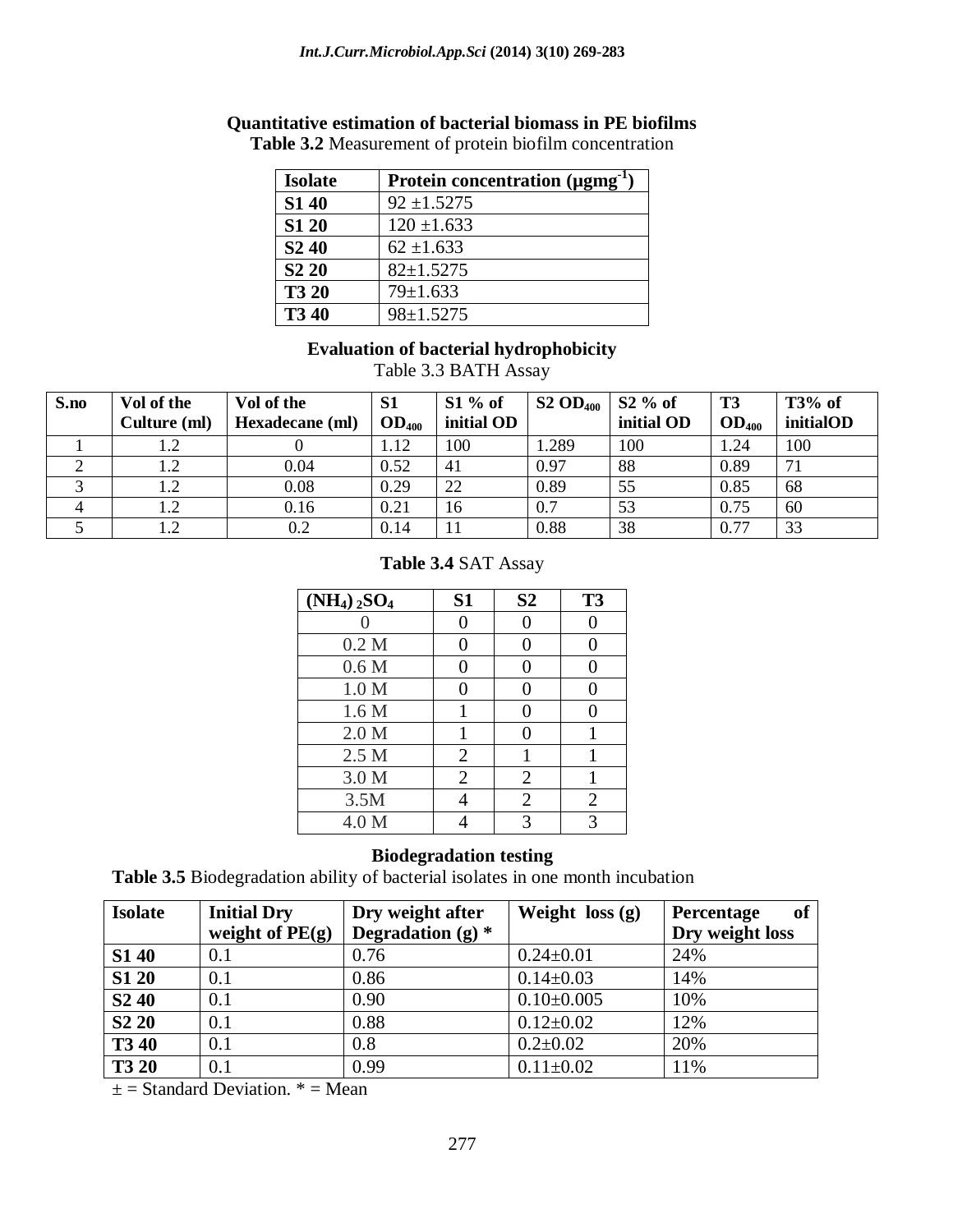### **SEM Analysis of degraded 20 and 40 microns PE** Fig.3.6. SEM photographs of control/ untreated and autoclaved polyethylene



Fig. 3.7 SEM photographs of S1, T3 and S2 Treated polyethylene



**FTIR Analysis of S1and S2 degraded 20 and 40 microns PE Fig. 3.8** FTIR of S1 strain treated 20micron PE

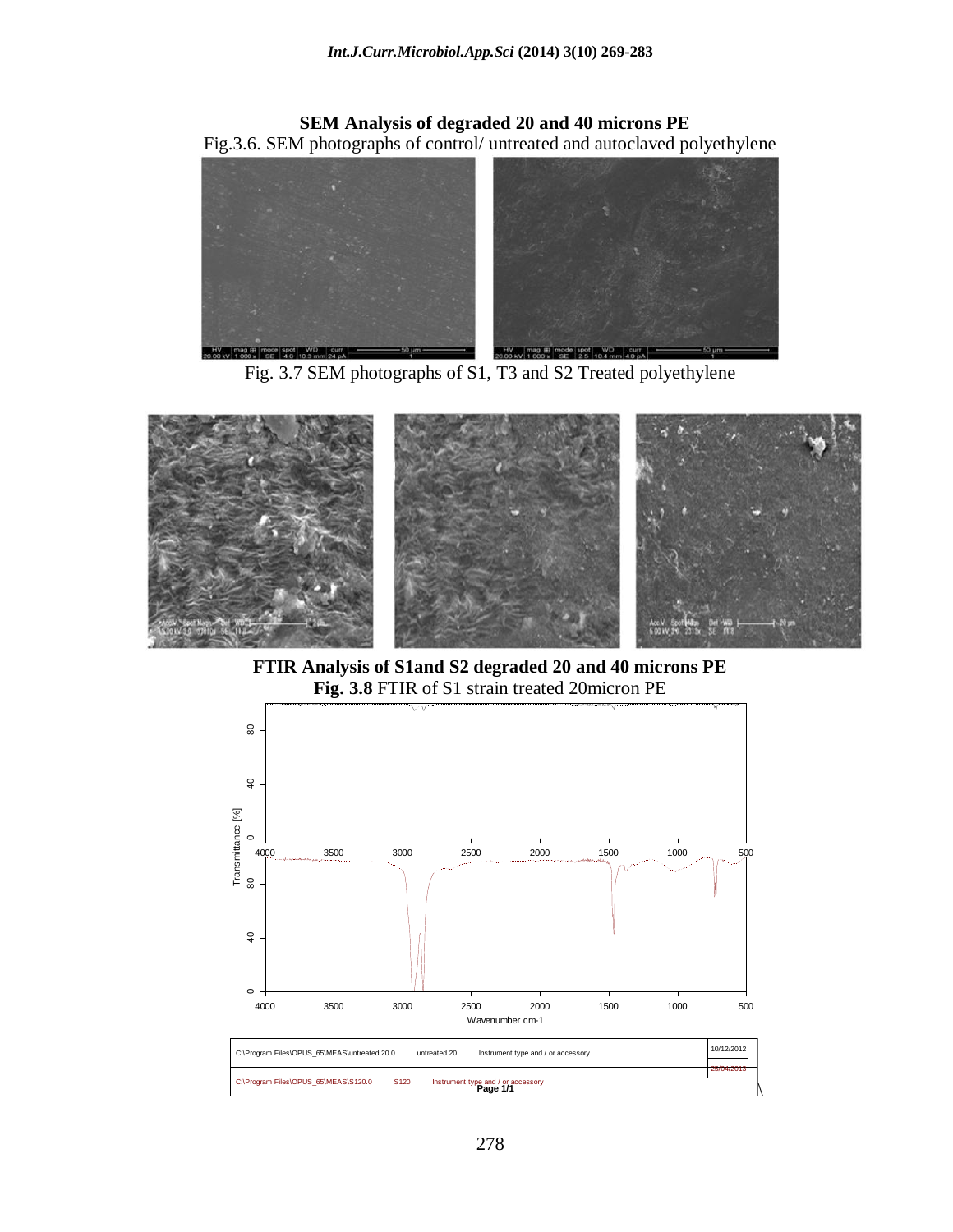





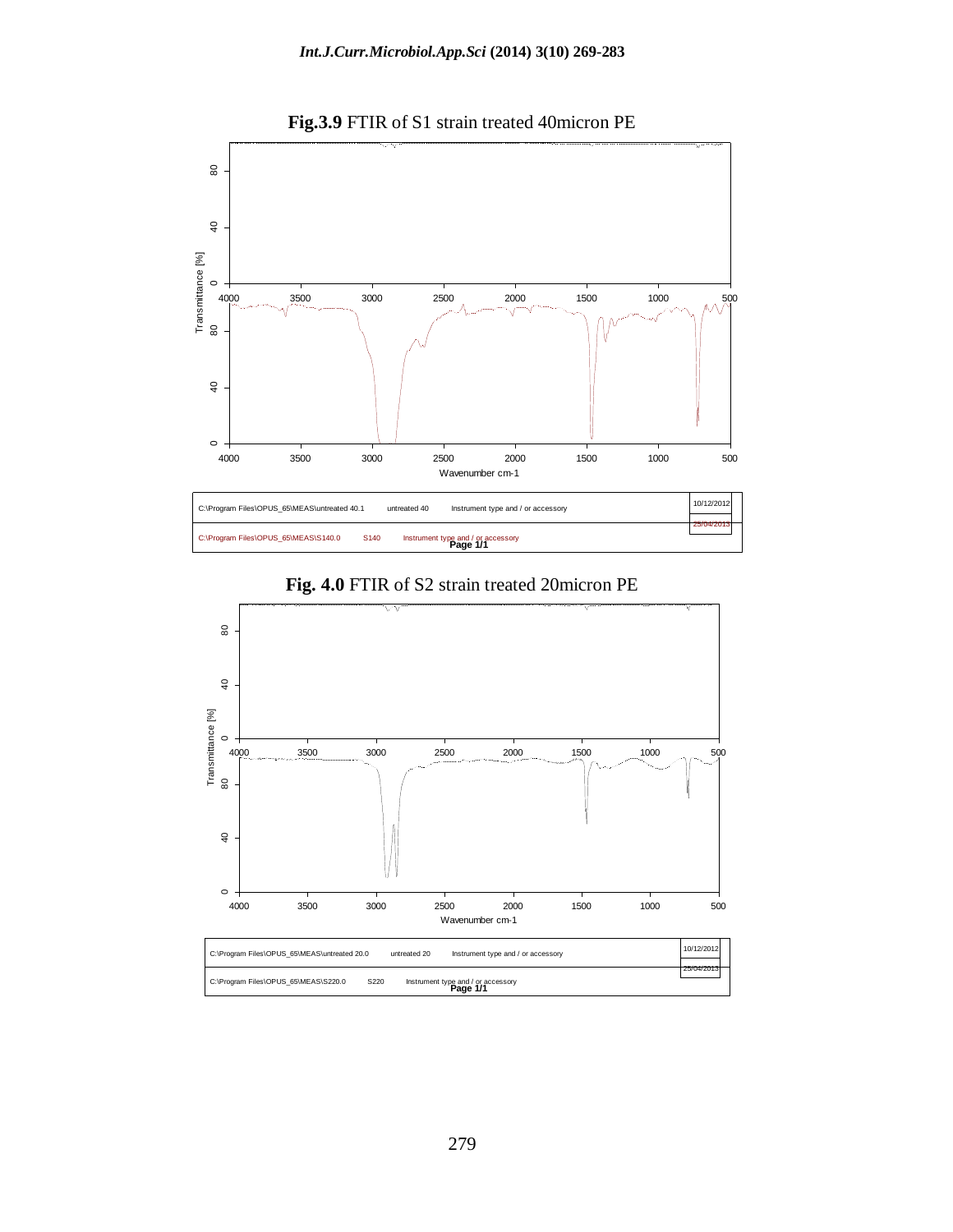

**Fig.4.1** FTIR of S2 strain treated 40micron



#### **Fig.4.3** FTIR of T3 strain treated 20micron PE

C:\Program Files\OPUS\_65\MEAS\T320.0 T320 25/04/2013 **Instrument type and / or accessory**<br>**Page 1/1**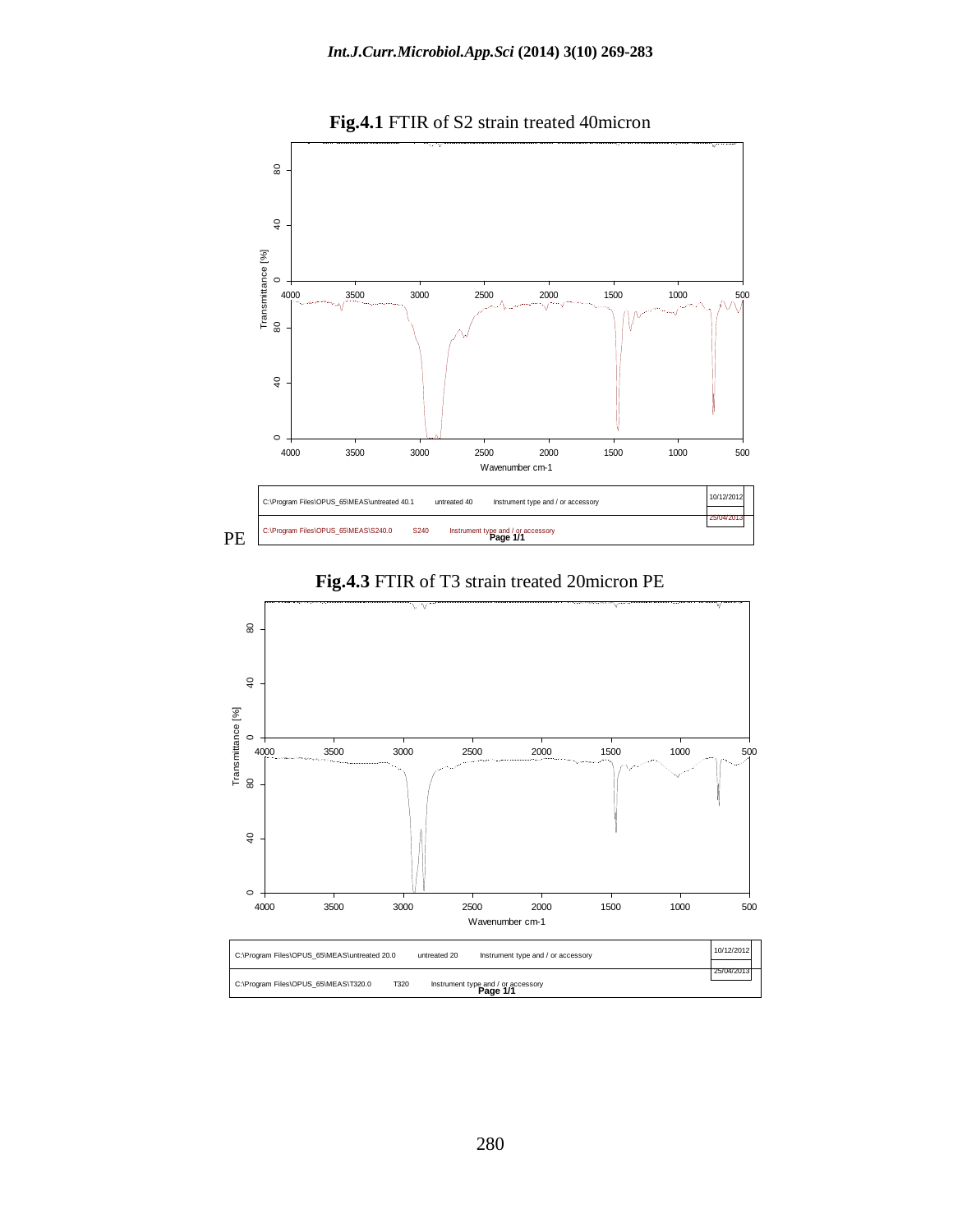

**Fig. 4.2** FTIR of T3 strain treated 40micron PE

It is widely accepted that the short fragments formed in UV.-irradiated polyethylene are readily utilized by various microorganisms. For example, incubation of polyethylene with *Arthrobacter paraffineus* resulted in a small increase in the average molecular weight of the polyethylene, apparently because of the consumption of the low molecular weight fragments by the bacteria [\(Albertsson](http://onlinelibrary.wiley.com/doi/10.1111/j.1365-2672.2005.02553.x/full#b6) *et al., 1998).*

It has been reported that isolation of a strain of *Rhodococcus ruber* colonized polyethylene surface formed a massive biofilm on it: a process that seemed to be a prerequisite for biodegradation [\(Gilan](http://onlinelibrary.wiley.com/doi/10.1111/j.1365-2672.2005.02553.x/full#b12) *et al.,* 2004). Similarly, S1 and T3 strains are strong biofilm producers. The high degree of biofilm production of *S1 strain* is probably because of the hydrophobic nature of its cell surface. Indeed, two cell-surface hydrophobicity tests confirmed the hydrophobic nature of *these strains*.

However, the fact that the dry weight of polyethylene incubated with S1 was highly reduced indicates that S1 strain, unlike most other tested microorganisms, was capable of degrading the low density PE fragments efficiently. This is supported by the degradation level of polyethylene films during incubation for 30 days with *S1 strain*. Moreover, the biodegradation of irradiated polyethylene without humidity by S1 strain indicates that it is capable of degrading unmodified polyethylene.

Commercially available extruded PE can be well degraded by the S1 strain. The degradation PE has been shown by the growth of the bacterial strain in synthetic medium where PE was the only carbon source supported not only survival but also growth of the organism as evident by FTIR analysis, which indicates that S1 has greater intensity Peaks. The main band of  $2940-2915$  cm<sup>-1</sup> was indicative of the C-H stretch and  $1472 \text{ cm}^{-1}$  of CH<sub>2</sub> asymmetric bending and  $CH_2$  rocking at 1718 cm<sup>-1</sup>.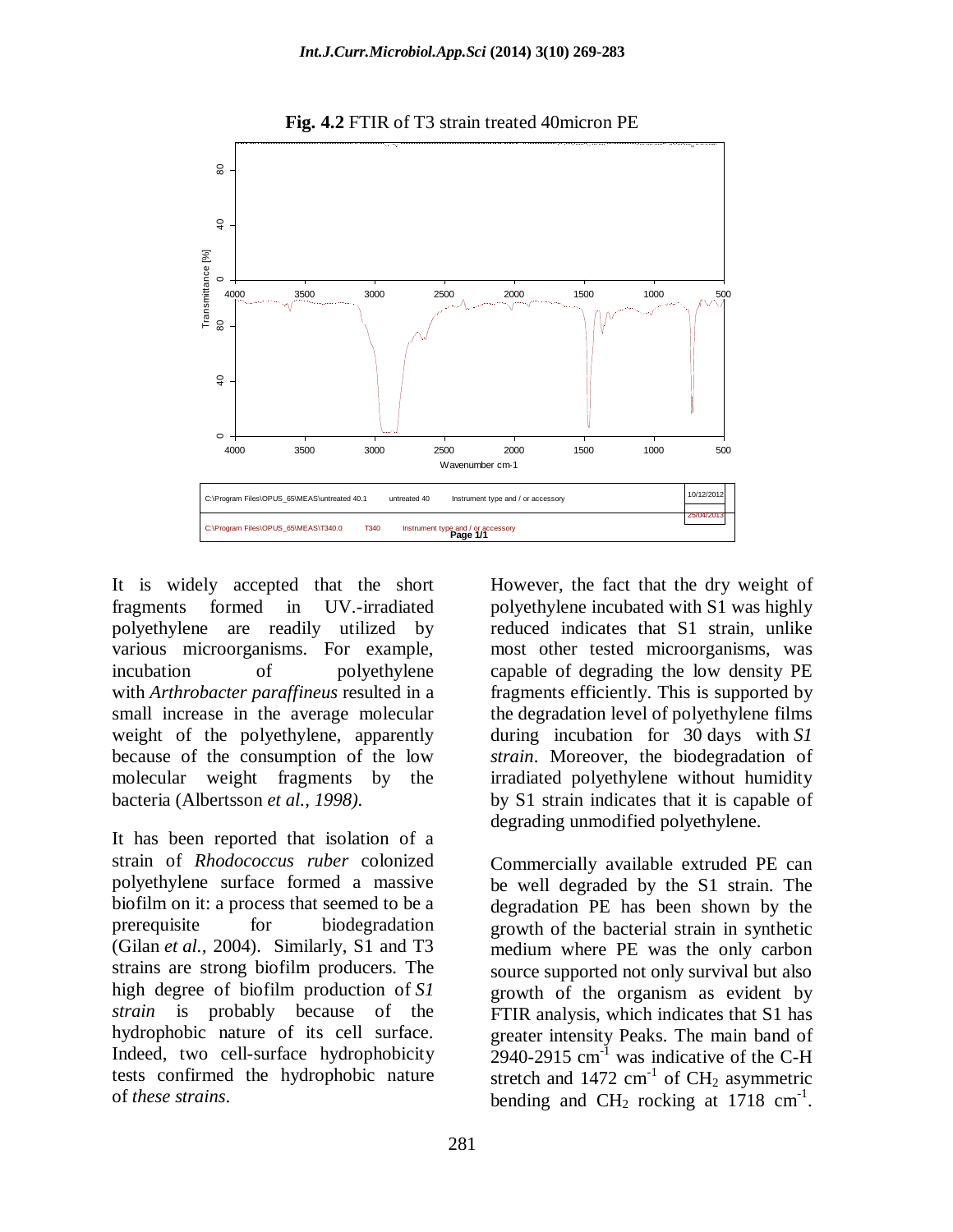After bacterial treatment the same polymer film was washed, cleaned, dried and subjected to FT-IR spectroscopy. From the IR spectroscopy it can be stated that the bacterial degradation leads to a substantial increase in the C-H stretch band of the polyethylene at  $(2940-2915 \text{ cm}^{-1})$ . The increase in carbonyl absorption band at 1750 cm<sup>-1</sup> region was primarily due to the formation of carbonyl bond through oxidation of the polyethylene moieties during the UV heat treatment. The bacterial action may cause a decrease in the carbonyl absorption band (Roy *et al*., 2008).

Plans to employ the selected bacteria in the biodegradation of polyethylene waste often focus on soil compostation processes. It appears that *S1 strain* is a suitable candidate for this purpose, as like other PE degrading bacteria, capable of growing and degrading polyethylene at 30°C. This study indicates the first inference, to the best knowledge of the authors, about marine bacteria in degradation of PE after UV and heat treatment alone without humidity.

## **Acknowledgements**

This work was supported by the research funding provided by DST WOMEN SCIENTIST-A fellowship to AMBIKA DEVI.K.

## **References**

- Arutchelvi J, Sudhakar M, Arkatkar A, Doble M, Bhaduri S, et al. (2008) Biodegradation of polyethylene and polypropylene. *Indian J Biotechnol;* 7: 9-22.
- Aswale P (2010) Studies on bio-degradation of polythene. PhD thesis, Dr Babasaheb Ambedkar Marathwada University, Aurangabad, India.
- Albertsson, A.C. *and* Karlsson, S. (1990) The influence of biotic and abiotic environments on the degradation of polyethylene*. Progress in Polymer Science*; 15*:* 177*–*192*.*
- Albertsson, A.C.*,* Erlandsson, B.*,* Hakkarainen, M. *and* Karlsson, S. (1998) Molecular weight changes and polymeric matrix changes correlated with the formation of degradation products in biodegraded polyethylene*. Journal of Environmental Polymer Degradation;* 6*:* 187*–*195*.*
- Balasubramanian V, Natarajan K, Hemambika B, Ramesh N, Sumathi C.S, Kottaimuthu R, Rajesh Kannan V. (2010) High-density polyethylene (HDPE)-degrading potential bacteria from marine ecosystem of Gulf of Mannar, India. *Lett Appl Microbiol*.; 51(2): 205-211.
- Brenner, Don J, Noel R. Krieg, James T. Staley., (2004) Bergy's Manual of systematic Bacteriology Volume 2 "The Proteobacteria." 2<sup>nd</sup> edition.
- El-Shafei HA, El-Nasser NHA, Kansoh AL, Ali AM (1998) Biodegradation of disposable polyethylene by fungi and *Streptomyces* species. *Polym Degrad Stab;* 62: 361-365.
- Gilan, I.*,* Hadar, Y. *and* Sivan, A. (2004) Colonization, biofilm formation and biodegradation of polyethylene by a strain of *Rhodococcus ruber. Applied Microbiology and Biotechnology*; 65*,* 97*–*104.
- Gu, J.D. 2003. Microbiological deterioration and degradation of synthetic polymeric materials: recent research advances, *International Biodeterioration and Biodegradation,*  52: 69-91.
- Hadad, D; Geresh, S; Sivan, A. (2005) Biodegradation of polyethylene by the thermophilic bacterium *Brevibacillus borstelensis*. *J. Appl. Microbiol*; 98: 1093 - 1100.
- Iiyoshi Y, Tsutsumi Y, Nishida T (1998) Polyethylene degradation by lignin